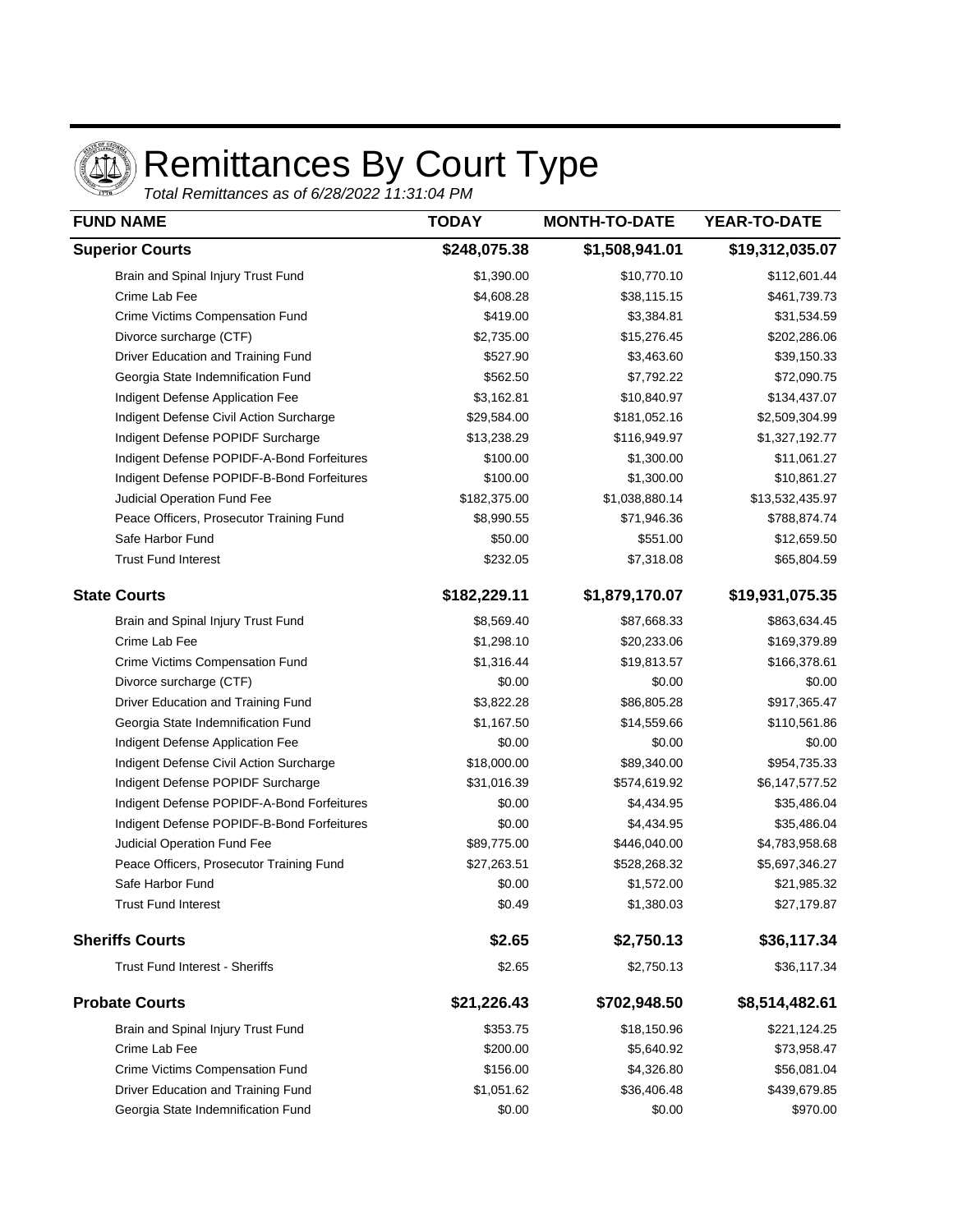|                         | Indigent Defense Application Fee           | \$0.00       | \$0.00         | \$0.00          |
|-------------------------|--------------------------------------------|--------------|----------------|-----------------|
|                         | Indigent Defense Civil Action Surcharge    | \$1,350.00   | \$58,978.70    | \$774,056.04    |
|                         | Indigent Defense POPIDF Surcharge          | \$7,433.55   | \$249,064.94   | \$2,999,884.18  |
|                         | Indigent Defense POPIDF-A-Bond Forfeitures | \$0.00       | \$56.21        | \$243.96        |
|                         | Indigent Defense POPIDF-B-Bond Forfeitures | \$0.00       | \$56.21        | \$243.96        |
|                         | Marriage License Fee (CTF)                 | \$3,555.00   | \$92,175.00    | \$1,097,164.09  |
|                         | Peace Officers, Prosecutor Training Fund   | \$7,125.08   | \$238,065.11   | \$2,850,653.70  |
|                         | Safe Harbor Fund                           | \$0.00       | \$0.00         | \$0.00          |
|                         | <b>Trust Fund Interest</b>                 | \$1.43       | \$27.17        | \$423.07        |
| <b>Municipal Courts</b> |                                            | \$120,080.80 | \$1,677,535.27 | \$22,195,237.00 |
|                         | Brain and Spinal Injury Trust Fund         | \$3,832.23   | \$59,478.93    | \$708,965.78    |
|                         | Crime Lab Fee                              | \$857.33     | \$13,184.79    | \$173,249.92    |
|                         | Crime Victims Compensation Fund            | \$969.90     | \$11,269.86    | \$127,513.80    |
|                         | Driver Education and Training Fund         | \$7,599.78   | \$101,972.76   | \$1,376,595.71  |
|                         | Georgia State Indemnification Fund         | \$0.00       | \$866.20       | \$8,895.53      |
|                         | Indigent Defense Application Fee           | \$0.00       | \$0.00         | \$0.00          |
|                         | Indigent Defense Civil Action Surcharge    | \$0.00       | \$10,785.00    | \$114,102.08    |
|                         | Indigent Defense POPIDF Surcharge          | \$55,799.34  | \$766,382.55   | \$10,124,140.28 |
|                         | Indigent Defense POPIDF-A-Bond Forfeitures | \$0.00       | \$437.86       | \$12,010.17     |
|                         | Indigent Defense POPIDF-B-Bond Forfeitures | \$0.00       | \$437.86       | \$11,611.76     |
|                         | Judicial Operation Fund Fee                | \$0.00       | \$0.00         | \$0.00          |
|                         | Peace Officers, Prosecutor Training Fund   | \$51,022.22  | \$712,719.46   | \$9,531,780.77  |
|                         | Safe Harbor Fund                           | \$0.00       | \$0.00         | \$6,371.20      |
|                         |                                            |              |                |                 |
|                         |                                            |              |                |                 |
|                         | <b>Magistrate Courts</b>                   | \$90,045.00  | \$621,968.29   | \$7,103,140.45  |
|                         | Brain and Spinal Injury Trust Fund         | \$0.00       | \$0.00         | \$35.00         |
|                         | Crime Lab Fee                              | \$0.00       | \$125.00       | \$1,126.75      |
|                         | Crime Victims Compensation Fund            | \$0.00       | \$0.00         | \$0.00          |
|                         | Driver Education and Training Fund         | \$0.00       | \$31.03        | \$65.81         |
|                         | Georgia State Indemnification Fund         | \$0.00       | \$0.00         | \$0.00          |
|                         | Indigent Defense Application Fee           | \$0.00       | \$0.00         | \$0.00          |
|                         | Indigent Defense Civil Action Surcharge    | \$90,045.00  | \$584,310.00   | \$6,690,023.00  |
|                         | Indigent Defense POPIDF Surcharge          | \$0.00       | \$19,233.54    | \$204,681.95    |
|                         | Indigent Defense POPIDF-A-Bond Forfeitures | \$0.00       | \$0.00         | \$93.08         |
|                         | Indigent Defense POPIDF-B-Bond Forfeitures | \$0.00       | \$0.00         | \$93.08         |
|                         | Marriage License Fee (CTF)                 | \$0.00       | \$0.00         | \$0.00          |
|                         | Peace Officers, Prosecutor Training Fund   | \$0.00       | \$17,232.28    | \$198,812.13    |
|                         | Safe Harbor Fund                           | \$0.00       | \$0.00         | \$0.00          |
|                         | <b>Trust Fund Interest</b>                 | \$0.00       | \$1,036.44     | \$8,209.65      |
|                         | <b>Juvenile Courts</b>                     | \$1,569.33   | \$8,341.73     | \$100,736.27    |
|                         | Brain and Spinal Injury Trust Fund         | \$0.00       | \$0.00         | \$784.75        |
|                         | Crime Lab Fee                              | \$0.00       | \$0.00         | \$143.53        |
|                         | Crime Victims Compensation Fund            | \$0.00       | \$0.00         | \$272.67        |
|                         | Divorce surcharge (CTF)                    | \$0.00       | \$0.00         | \$0.00          |
|                         | Driver Education and Training Fund         | \$102.95     | \$648.17       | \$6,671.62      |
|                         | Georgia State Indemnification Fund         | \$0.00       | \$0.00         | \$0.00          |